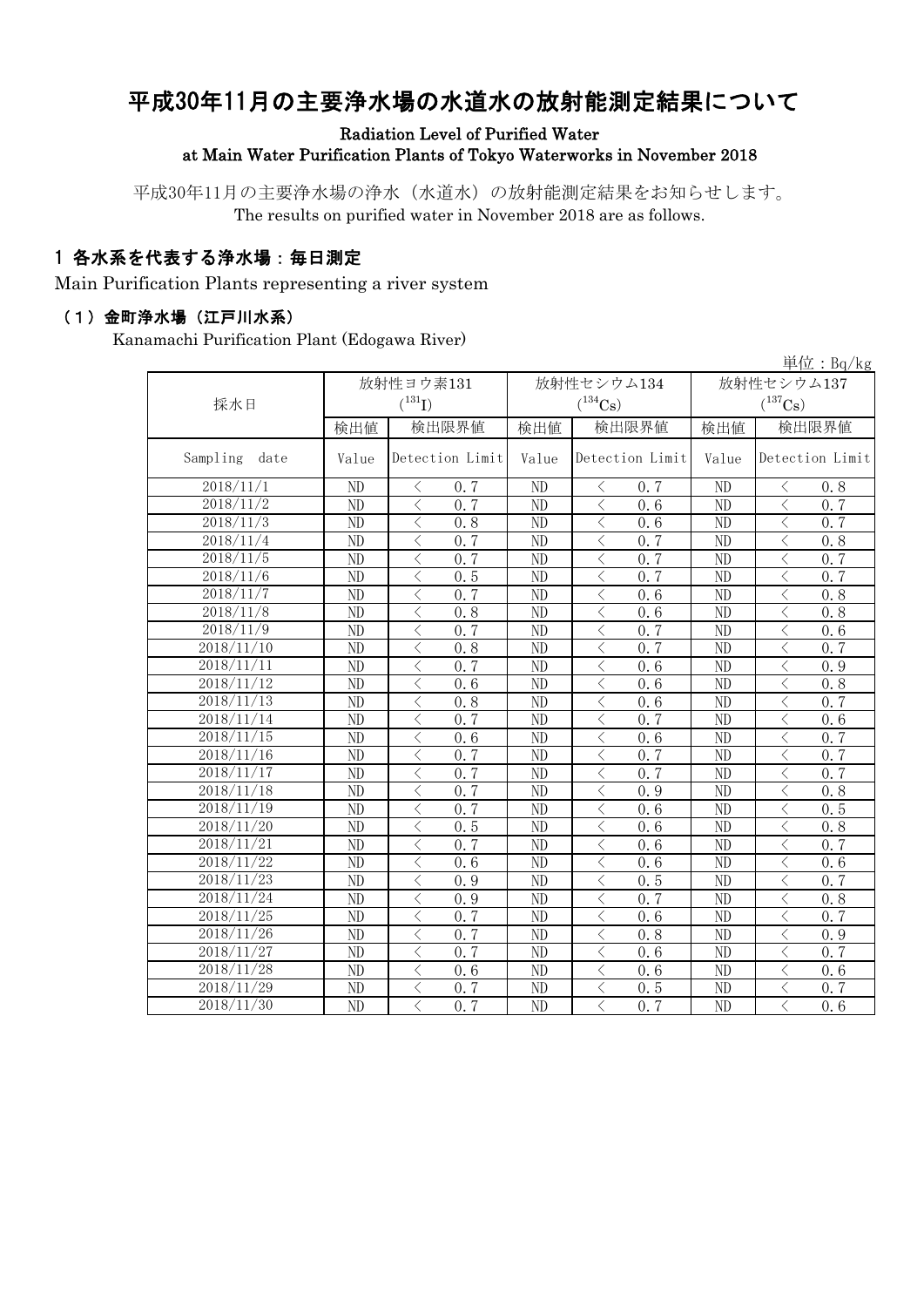### (2)朝霞浄水場 (荒川水系)

Asaka Purification Plant (Arakawa River)

| ra 1 aniitaanoin 1 iaine yhitänä va 1917 017 | 単位: $Bq/kg$             |                                |                 |                                                 |                       |                               |  |
|----------------------------------------------|-------------------------|--------------------------------|-----------------|-------------------------------------------------|-----------------------|-------------------------------|--|
|                                              | 放射性ヨウ素131<br>放射性セシウム134 |                                |                 |                                                 |                       | 放射性セシウム137                    |  |
| 採水日                                          | $({}^{131}\mathrm{I})$  |                                |                 | $(^{134}Cs)$                                    | $(^{137}\mathrm{Cs})$ |                               |  |
|                                              | 検出値                     | 検出限界値                          | 検出値             | 検出限界値                                           | 検出値                   | 検出限界値                         |  |
| Sampling<br>date                             | Value                   | Detection Limit                | Value           | Detection Limit                                 | Value                 | Detection Limit               |  |
| 2018/11/1                                    | ND                      | 0.7<br>ぐ                       | ND              | 0.8<br>$\langle$                                | ND                    | 0.7<br>⟨                      |  |
| 2018/11/2                                    | ND                      | $\langle$<br>0.8               | ND              | $\langle$<br>0.7                                | ND                    | $\langle$<br>0.8              |  |
| 2018/11/3                                    | ND                      | $\lt$<br>0.7                   | ND              | $\langle$<br>0.5                                | ND                    | $\langle$<br>0.7              |  |
| $\frac{2018}{11/4}$                          | ND                      | $\lt$<br>0.8                   | ND              | $\lt$<br>0.8                                    | ND                    | $\lt$<br>0.8                  |  |
| 2018/11/5                                    | ND                      | $\langle$<br>0.6               | ND              | $\lt$<br>0.8                                    | ND                    | $\langle$<br>0.8              |  |
| 2018/11/6                                    | ND                      | $\lt$<br>0.7                   | ND              | $\lt$<br>0, 8                                   | ND                    | $\lt$<br>0.8                  |  |
| 2018/11/7                                    | ND                      | $\lt$<br>0.6                   | ND              | $\lt$<br>0.7                                    | ND                    | $\lt$<br>0.7                  |  |
| 2018/11/8                                    | ND                      | $\lt$<br>0.8                   | ND              | $\lt$<br>0.8                                    | ND                    | $\langle$<br>0.8              |  |
| 2018/11/9                                    | ND                      | $\lt$<br>0.8                   | ND              | $\langle$<br>0.7                                | ND                    | $\lt$<br>0.7                  |  |
| 2018/11/10                                   | ND                      | $\lt$<br>0.9                   | ND              | $\lt$<br>0.6                                    | ND                    | $\lt$<br>0.7                  |  |
| 2018/11/11                                   | ND                      | $\lt$<br>0.8                   | ND              | $0.\overline{7}$<br>$\lt$                       | ND                    | $\langle$<br>0.8              |  |
| 2018/11/12                                   | ND                      | $\lt$<br>0.6                   | ND              | $\langle$<br>0.6                                | ND                    | $\langle$<br>0.7              |  |
| 2018/11/13                                   | ND                      | 0.7<br>$\langle$               | ND              | $\lt$<br>0.6                                    | ND                    | $\lt$<br>0.7                  |  |
| 2018/11/14                                   | ND                      | $\lt$<br>0.6                   | ND              | $\lt$<br>0.6                                    | ND                    | $\langle$<br>0.6              |  |
| 2018/11/15                                   | ND                      | 0, 7<br>$\lt$                  | ND              | $0, \overline{7}$<br>$\langle$                  | ND                    | $\langle$<br>0.7              |  |
| 2018/11/16                                   | ND                      | 0.7<br>$\langle$               | ND              | $\lt$<br>0.7                                    | ND                    | $\lt$<br>0.7                  |  |
| 2018/11/17                                   | ND                      | $\langle$<br>0.8               | ND              | $\lt$<br>0.6                                    | ND                    | $\langle$<br>0.6              |  |
| 2018/11/18                                   | ND                      | 0.7<br>$\langle$               | ND              | $\lt$<br>0.8                                    | ND                    | $\langle$<br>0.8              |  |
| 2018/11/19                                   | ND                      | $\lt$<br>0.6                   | ND              | $\overline{\left\langle \right\rangle }$<br>0.7 | ND                    | $\langle$<br>0.9              |  |
| 2018/11/20                                   | ND                      | $0, \overline{7}$<br>$\langle$ | ND              | $\langle$<br>0.6                                | ND                    | 0, 7<br>$\lt$                 |  |
| 2018/11/21                                   | ND                      | $\langle$<br>0.8               | ND              | $\lt$<br>0.9                                    | ND                    | $\langle$<br>0.6              |  |
| 2018/11/22                                   | ND                      | $\lt$<br>0.7                   | ND              | $\langle$<br>0.8                                | ND                    | $\langle$<br>0.8              |  |
| 2018/11/23                                   | ND                      | 0.8<br>$\langle$               | ND              | 0.7<br>$\lt$                                    | N <sub>D</sub>        | $\lt$<br>0.6                  |  |
| 2018/11/24                                   | ND                      | $\langle$<br>0.8               | ND              | 0.7<br>$\lt$                                    | ND                    | $\langle$<br>$0.\overline{7}$ |  |
| 2018/11/25                                   | ND                      | $\lt$<br>0.7                   | ND              | $\langle$<br>0.6                                | ND                    | $\langle$<br>0.7              |  |
| 2018/11/26                                   | $\overline{\text{ND}}$  | $\langle$<br>0.6               | $\overline{ND}$ | $\overline{\langle}$<br>0.8                     | $\overline{ND}$       | $\langle$<br>0, 7             |  |
| 2018/11/27                                   | ND                      | $\langle$<br>0.6               | ND              | 0.7<br>$\lt$                                    | ND                    | $\langle$<br>0.6              |  |
| 2018/11/28                                   | ND                      | $\lt$<br>0.7                   | ND              | $\langle$<br>0.7                                | ND                    | $\langle$<br>0.7              |  |
| 2018/11/29                                   | $\overline{\text{ND}}$  | $\langle$<br>0.6               | $\overline{ND}$ | $\lt$<br>0.6                                    | ND                    | $\langle$<br>0, 7             |  |
| 2018/11/30                                   | ND                      | 0, 7<br>$\langle$              | ND              | $\lt$<br>0.6                                    | ND                    | $\langle$<br>0.7              |  |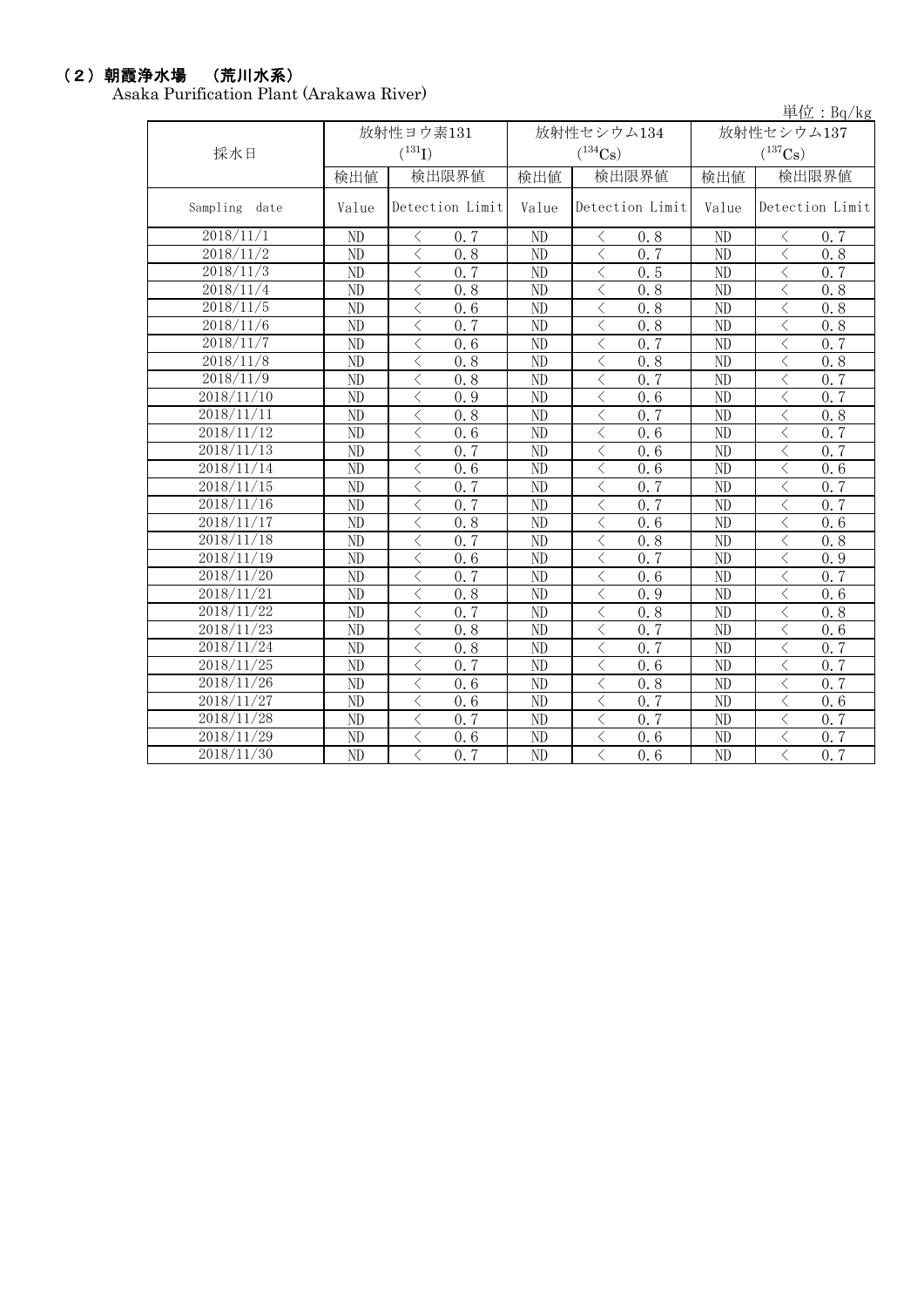# (3)小作浄水場 (多摩川水系)

Ozaku Purification Plant (Tamagawa River)

単位:Bq/kg

| 採水日                     |                        | 放射性ヨウ素131<br>$(^{131}I)$ |       | 放射性セシウム134<br>$(^{134}\mathrm{Cs})$ | 放射性セシウム137<br>$(^{137}\mathrm{Cs})$ |                                                 |  |
|-------------------------|------------------------|--------------------------|-------|-------------------------------------|-------------------------------------|-------------------------------------------------|--|
|                         | 検出値                    | 検出限界値                    | 検出値   | 検出限界値                               | 検出値                                 | 検出限界値                                           |  |
| Sampling<br>date        | Value                  | Detection Limit          | Value | Detection Limit                     | Value                               | Detection Limit                                 |  |
| 2018/11/1               | ND                     | 0.7<br>$\langle$         | ND    | 0.8<br>$\langle$                    | ND                                  | 0.8<br>$\langle$                                |  |
| 2018/11/2               | ND                     | $\langle$<br>0.7         | ND    | $\lt$<br>0.6                        | N <sub>D</sub>                      | $\overline{\left\langle \right\rangle }$<br>0.6 |  |
| 2018/11/3               | ND                     | 0.7<br>$\langle$         | ND    | $\langle$<br>0.6                    | ND                                  | 0.7<br>$\lt$                                    |  |
| 2018/11/4               | ND                     | $\lt$<br>0.8             | ND    | $\lt$<br>0.6                        | ND                                  | $\langle$<br>0, 7                               |  |
| 2018/11/5               | ND                     | $\langle$<br>0.6         | ND    | $\lt$<br>0.8                        | ND                                  | $\lt$<br>0.8                                    |  |
| 2018/11/6               | ND                     | 0.7<br>$\langle$         | ND    | $\langle$<br>0.6                    | N <sub>D</sub>                      | $\lt$<br>0, 6                                   |  |
| 2018/11/7               | ND                     | $\langle$<br>0.5         | ND    | $\langle$<br>0.8                    | ND                                  | $\hspace{0.5cm}\mathopen{<}$<br>0.9             |  |
| 2018/11/8               | ND                     | $\lt$<br>0.7             | ND    | $\,$ $\,$ $\,$<br>0.7               | ND                                  | $\langle$<br>0.7                                |  |
| 2018/11/9               | N <sub>D</sub>         | $\langle$<br>0.7         | ND    | $\lt$<br>0.6                        | N <sub>D</sub>                      | $\langle$<br>0, 6                               |  |
| 2018/11/10              | ND                     | 0.8<br>$\langle$         | ND    | $\lt$<br>0.6                        | ND                                  | 0, 7<br>$\langle$                               |  |
| 2018/11/11              | ND                     | 0.7<br>$\langle$         | ND    | $\langle$<br>0.7                    | ND                                  | $\lt$<br>0.7                                    |  |
| 2018/11/12              | ND                     | 0.7<br>$\langle$         | ND    | $\langle$<br>0, 7                   | ND                                  | $\lt$<br>0, 7                                   |  |
| 2018/11/13              | ND                     | $\lt$<br>0.8             | ND    | $\lt$<br>0.9                        | ND                                  | $\hspace{0.5cm}\mathopen{<}$<br>0.8             |  |
| 2018/11/14              | ND                     | 0.7<br>$\langle$         | ND    | $\lt$<br>0.8                        | ND                                  | $\langle$<br>0.6                                |  |
| 2018/11/15              | $\overline{\text{ND}}$ | $\langle$<br>0.6         | ND    | $\overline{\langle}$<br>0.7         | N <sub>D</sub>                      | $\overline{\langle}$<br>0, 7                    |  |
| 2018/11/16              | $\overline{\text{ND}}$ | 0.7<br>$\langle$         | ND    | $\overline{\langle}$<br>0.7         | $\overline{ND}$                     | $\overline{\langle}$<br>0, 7                    |  |
| 2018/11/17              | N <sub>D</sub>         | $\lt$<br>0.9             | ND    | $\lt$<br>0, 7                       | N <sub>D</sub>                      | $\langle$<br>0, 7                               |  |
| 2018/11/18              | ND                     | $\langle$<br>0.8         | ND    | $\langle$<br>0.8                    | N <sub>D</sub>                      | 0.7<br>$\lt$                                    |  |
| 2018/11/19              | ND                     | $\langle$<br>0.7         | ND    | $\overline{\langle}$<br>0.7         | ND                                  | $\overline{\langle}$<br>0.8                     |  |
| 2018/11/20              | ND                     | $\lt$<br>0.6             | ND    | $\lt$<br>0.8                        | ND                                  | $\lt$<br>0, 8                                   |  |
| 2018/11/21              | ND                     | $\langle$<br>0.5         | ND    | $\langle$<br>0, 7                   | ND                                  | $\lt$<br>0.6                                    |  |
| 2018/11/22              | ND                     | $\langle$<br>0.7         | ND    | $\lt$<br>0.7                        | ND                                  | 0.7<br>$\hspace{0.5cm}\mathopen{<}$             |  |
| 2018/11/23              | ND                     | 0.8<br>$\langle$         | ND    | $\langle$<br>0.7                    | N <sub>D</sub>                      | 0.5<br>$\lt$                                    |  |
| 2018/11/24              | ND                     | $\langle$<br>0.8         | ND    | $\lt$<br>0.6                        | ND                                  | $\langle$<br>0.7                                |  |
| 2018/11/25              | ND                     | 0.7<br>$\langle$         | ND    | $\langle$<br>0.6                    | ND                                  | 0.7<br>$\langle$                                |  |
| 2018/11/26              | ND                     | $\langle$<br>0.7         | ND    | $\langle$<br>0.8                    | N <sub>D</sub>                      | $\lt$<br>0.9                                    |  |
| 2018/11/27              | ND                     | $\langle$<br>0, 7        | ND    | $\lt$<br>0.8                        | ND                                  | $\lt$<br>0.8                                    |  |
| 2018/11/28              | ND                     | $\langle$<br>0.6         | ND    | $\langle$<br>0.8                    | ND                                  | $\lt$<br>0.8                                    |  |
| 2018/11/29              | ND                     | $\lt$<br>0.6             | ND    | $\lt$<br>0.7                        | ND                                  | 0, 7<br>$\langle$                               |  |
| $\overline{2018}/11/30$ | ND                     | $\langle$<br>0, 7        | ND    | $\langle$<br>$0.\overline{6}$       | ND                                  | $\overline{\left\langle \right\rangle }$<br>0.8 |  |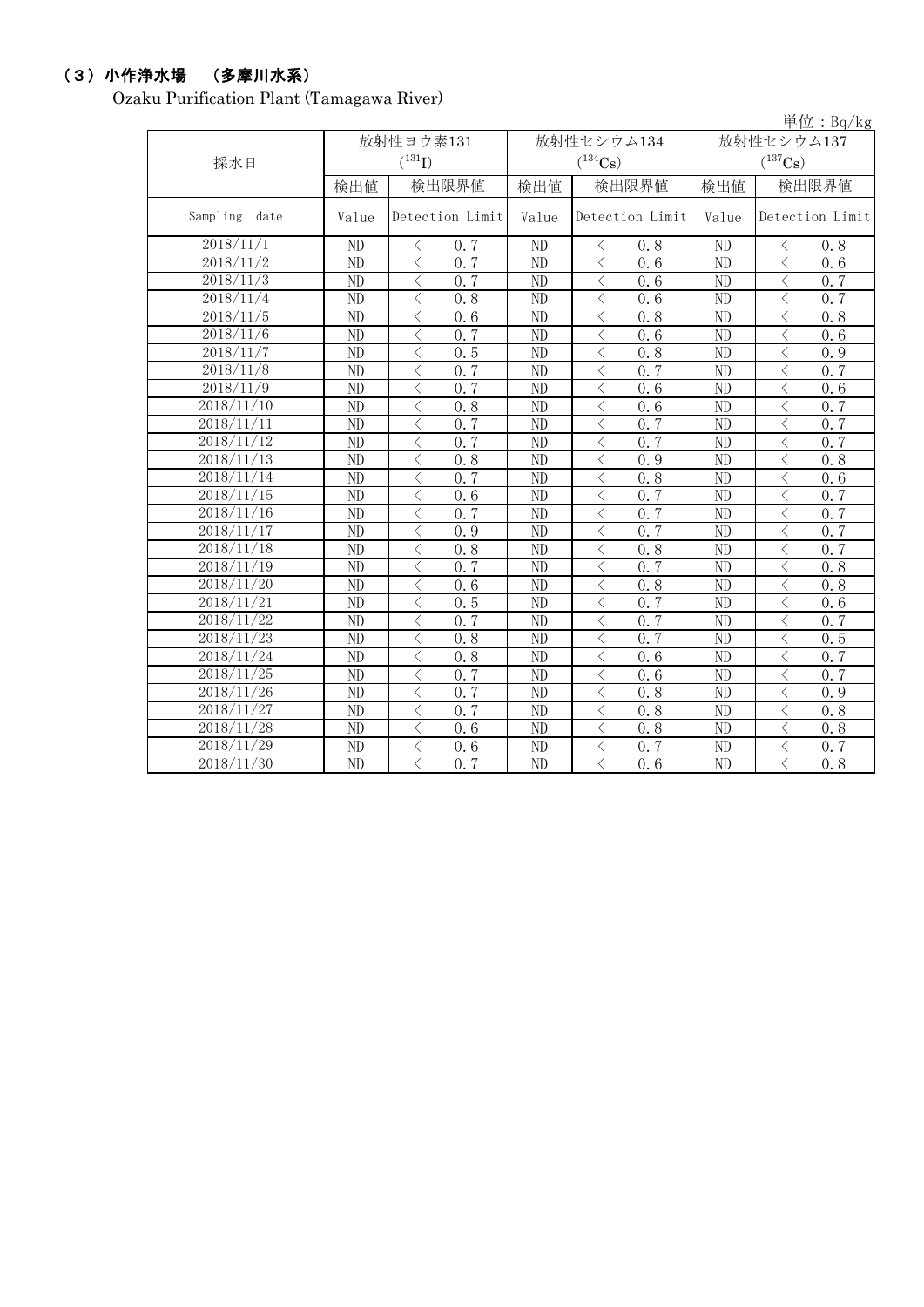## (4)東村山浄水場 (多摩川・荒川水系)

Higashi-murayama Purification Plant (Tamagawa・Arakawa River)

| 単位: $Bq/kg$             |                        |                                                 |       |                   |                       |                                                  |  |  |  |
|-------------------------|------------------------|-------------------------------------------------|-------|-------------------|-----------------------|--------------------------------------------------|--|--|--|
|                         |                        | 放射性ヨウ素131                                       |       | 放射性セシウム134        | 放射性セシウム137            |                                                  |  |  |  |
| 採水日                     |                        | $(^{131}I)$                                     |       | $(^{134}Cs)$      | $(^{137}\mathrm{Cs})$ |                                                  |  |  |  |
|                         |                        |                                                 |       |                   |                       |                                                  |  |  |  |
|                         | 検出値                    | 検出限界値                                           | 検出値   | 検出限界値             | 検出値                   | 検出限界値                                            |  |  |  |
| Sampling<br>date        | Value                  | Detection Limit                                 | Value | Detection Limit   | Value                 | Detection Limit                                  |  |  |  |
| 2018/11/1               | N <sub>D</sub>         | 0.7<br>$\langle$                                | ND    | $\langle$<br>0.7  | $\overline{ND}$       | $\langle$<br>0.6                                 |  |  |  |
| 2018/11/2               | N <sub>D</sub>         | 0.7<br>$\lt$                                    | ND    | $\langle$<br>0, 6 | N <sub>D</sub>        | $\langle$<br>0, 7                                |  |  |  |
| 2018/11/3               | ND                     | 0.8<br>$\langle$                                | ND    | 0, 7<br>$\langle$ | ND                    | 0, 7<br>$\langle$                                |  |  |  |
| $\frac{2018}{11}/4$     | ND                     | $\langle$<br>0.7                                | ND    | $\lt$<br>0.5      | $\overline{ND}$       | $\lt$<br>0.8                                     |  |  |  |
| 2018/11/5               | ND                     | $\overline{\left\langle \right\rangle }$<br>0.7 | ND    | $\langle$<br>0.6  | $\overline{ND}$       | $\overline{\left\langle \right\rangle }$<br>0, 6 |  |  |  |
| 2018/11/6               | ND                     | $\langle$<br>0.7                                | ND    | $\lt$<br>0.6      | ND                    | $\langle$<br>0.8                                 |  |  |  |
| 2018/11/7               | $\overline{\text{ND}}$ | $\overline{\left\langle \right\rangle }$<br>0.7 | ND    | $\lt$<br>0.6      | $\overline{ND}$       | $\langle$<br>0.7                                 |  |  |  |
| 2018/11/8               | $\overline{ND}$        | 0.6<br>$\langle$                                | ND    | $\lt$<br>0.6      | $\overline{ND}$       | $\langle$<br>0.8                                 |  |  |  |
| 2018/11/9               | ND                     | $\overline{\left\langle \right\rangle }$<br>0.6 | ND    | $\lt$<br>0.7      | ND                    | $\langle$<br>0.8                                 |  |  |  |
| 2018/11/10              | ND                     | $\lt$<br>0.6                                    | ND    | $\lt$<br>0.7      | ND                    | $\langle$<br>0.7                                 |  |  |  |
| 2018/11/11              | ND                     | $\langle$<br>0.8                                | ND    | $\lt$<br>0.6      | ND                    | $\langle$<br>0.8                                 |  |  |  |
| 2018/11/12              | ND                     | $\langle$<br>0.8                                | ND    | $\langle$<br>0.8  | ND                    | $\langle$<br>0.8                                 |  |  |  |
| 2018/11/13              | ND                     | $\langle$<br>0.7                                | ND    | $\lt$<br>0.6      | ND                    | $\langle$<br>0.7                                 |  |  |  |
| 2018/11/14              | ND                     | $\lt$<br>0.6                                    | ND    | $\lt$<br>0.5      | ND                    | $\langle$<br>0.6                                 |  |  |  |
| 2018/11/15              | ND                     | $\overline{\left\langle \right\rangle }$<br>0.7 | ND    | $\lt$<br>0.8      | ND                    | $\overline{\langle}$<br>0.9                      |  |  |  |
| $\overline{2018}/11/16$ | $\overline{ND}$        | $\overline{\left\langle \right\rangle }$<br>0.8 | ND    | $\lt$<br>0.8      | $\overline{ND}$       | $\langle$<br>0.6                                 |  |  |  |
| 2018/11/17              | ND                     | $\lt$<br>0.7                                    | ND    | 0, 7<br>$\lt$     | N <sub>D</sub>        | $\langle$<br>0, 7                                |  |  |  |
| 2018/11/18              | $\overline{ND}$        | $\lt$<br>0.8                                    | ND    | 0.8<br>$\lt$      | ND                    | $\langle$<br>0.8                                 |  |  |  |
| 2018/11/19              | ND                     | 0.7<br>$\lt$                                    | ND    | 0.6<br>$\lt$      | ND                    | $\langle$<br>0, 7                                |  |  |  |
| 2018/11/20              | ND                     | 0.5<br>$\lt$                                    | ND    | 0, 7<br>$\lt$     | ND                    | $\lt$<br>0, 7                                    |  |  |  |
| 2018/11/21              | ND                     | $\lt$<br>0.6                                    | ND    | $\lt$<br>0.8      | ND                    | $\lt$<br>0.8                                     |  |  |  |
| 2018/11/22              | ND                     | 0.7<br>$\lt$                                    | ND    | 0.9<br>$\lt$      | ND                    | $\langle$<br>0, 7                                |  |  |  |
| 2018/11/23              | ND                     | $\langle$<br>0.9                                | ND    | 0, 7<br>$\langle$ | ND                    | $\langle$<br>0.8                                 |  |  |  |
| 2018/11/24              | ND                     | $\langle$<br>0.7                                | ND    | $\langle$<br>0, 7 | ND                    | $\langle$<br>0, 7                                |  |  |  |
| 2018/11/25              | ND                     | 0.7<br>$\lt$                                    | ND    | $\lt$<br>0.9      | ND                    | $\lt$<br>0.6                                     |  |  |  |
| 2018/11/26              | ND                     | $\langle$<br>0.7                                | ND    | $\lt$<br>0.6      | ND                    | $\lt$<br>0.6                                     |  |  |  |
| 2018/11/27              | ND                     | 0.7<br>$\langle$                                | ND    | $\lt$<br>0.7      | ND                    | $\lt$<br>0.8                                     |  |  |  |
| 2018/11/28              | ND                     | $\langle$<br>0.6                                | ND    | $\lt$<br>0.6      | N <sub>D</sub>        | $\lt$<br>0.8                                     |  |  |  |
| 2018/11/29              | ND                     | $0.\overline{7}$<br>$\langle$                   | ND    | $\lt$<br>0.9      | ND                    | $\lt$<br>0.8                                     |  |  |  |
| 2018/11/30              | ND                     | $\langle$<br>0.6                                | ND    | $\langle$<br>0.9  | ND                    | $\langle$<br>$0.\overline{7}$                    |  |  |  |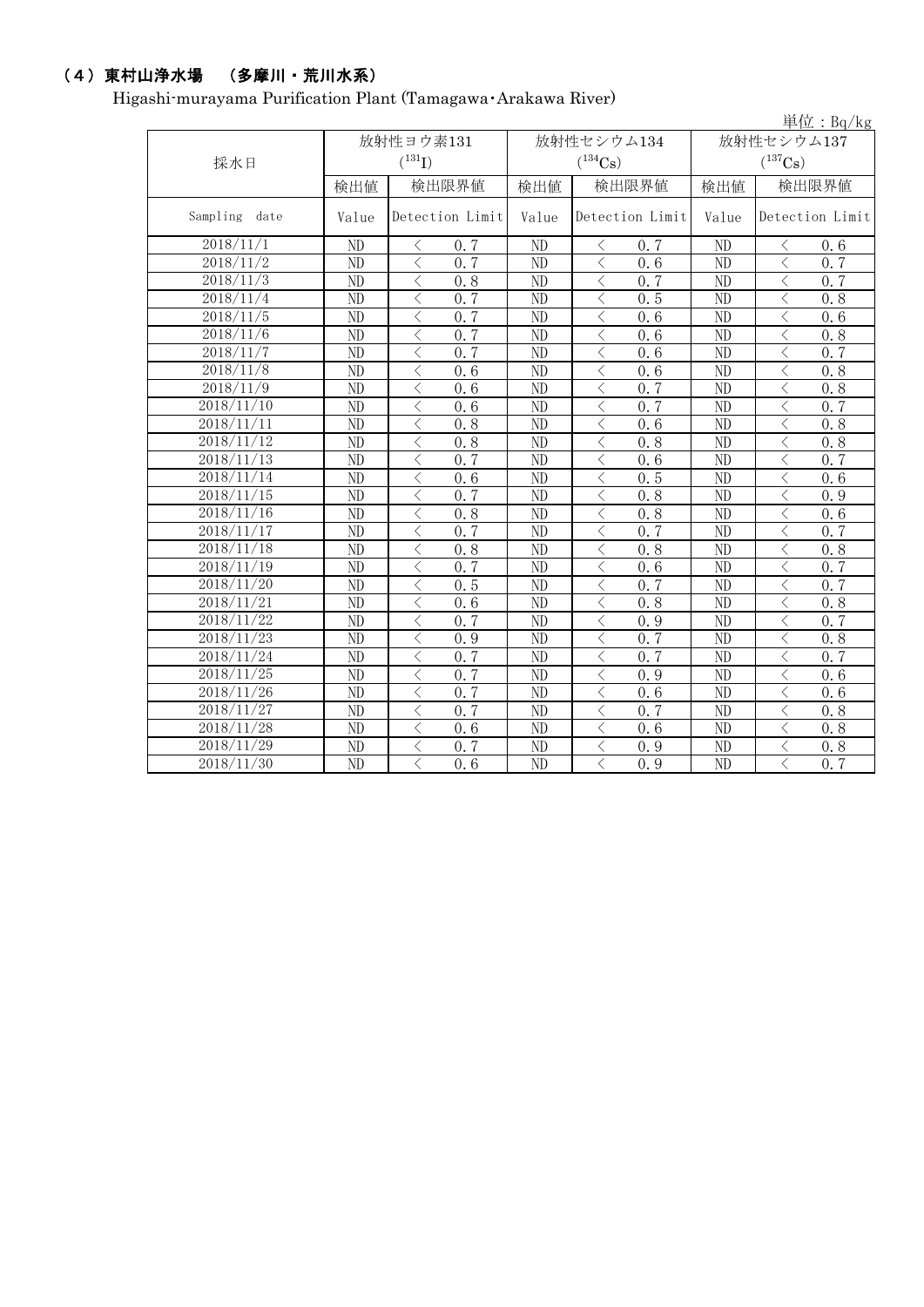## (5)長沢浄水場 (相模川水系)

Nagasawa Purification Plant (Sagamigawa River)

|               |                 |                             |                 |                                 |                       | 単位: $Bq/kg$                                     |  |  |
|---------------|-----------------|-----------------------------|-----------------|---------------------------------|-----------------------|-------------------------------------------------|--|--|
|               |                 | 放射性ヨウ素131                   |                 | 放射性セシウム134                      |                       | 放射性セシウム137                                      |  |  |
| 採水日           |                 | $({}^{131}\text{I})$        |                 | $(^{134}\mathrm{Cs})$           | $(^{137}\mathrm{Cs})$ |                                                 |  |  |
|               | 検出値             | 検出限界値                       | 検出値             | 検出限界値                           | 検出値                   | 検出限界値                                           |  |  |
| Sampling date | Value           | Detection Limit             | Value           | Detection Limit                 | Value                 | Detection Limit                                 |  |  |
| 2018/11/1     | ND              | 0.6<br>$\langle$            | ND              | 0.5<br>$\lt$                    | ND                    | 0.8<br>⟨                                        |  |  |
| 2018/11/2     | ND              | $\langle$<br>0, 8           | ND              | $\langle$<br>$\overline{0}$ . 9 | ND                    | $\langle$<br>0, 8                               |  |  |
| 2018/11/3     | ND              | $\langle$<br>0.8            | ND              | $\langle$<br>0.6                | N <sub>D</sub>        | $\langle$<br>0.6                                |  |  |
| 2018/11/4     | ND              | $\langle$<br>0.7            | ND              | $\langle$<br>0.8                | N <sub>D</sub>        | $\langle$<br>0.7                                |  |  |
| 2018/11/5     | ND              | 0, 7<br>$\langle$           | ND              | $\langle$<br>0, 7               | $\overline{ND}$       | 0.7<br>$\langle$                                |  |  |
| 2018/11/6     | N <sub>D</sub>  | $\lt$<br>0.6                | ND              | $\lt$<br>0, 7                   | N <sub>D</sub>        | $\lt$<br>0, 7                                   |  |  |
| 2018/11/7     | $\overline{ND}$ | $\langle$<br>0, 7           | ND              | $\langle$<br>0.8                | $\overline{ND}$       | 0.8<br>$\langle$                                |  |  |
| 2018/11/8     | ND              | $\lt$<br>0.7                | ND              | $\langle$<br>0.6                | ND                    | $\lt$<br>0.6                                    |  |  |
| 2018/11/9     | ND              | 0, 7<br>$\langle$           | ND              | $\langle$<br>0.8                | $\overline{ND}$       | $\langle$<br>0.8                                |  |  |
| 2018/11/10    | ND              | 0.7<br>$\langle$            | ND              | $\langle$<br>0.6                | ND                    | $\langle$<br>0.7                                |  |  |
| 2018/11/11    | ND              | $\lt$<br>$\overline{0.6}$   | ND              | $\langle$<br>0.6                | $\overline{ND}$       | $\langle$<br>0.7                                |  |  |
| 2018/11/12    | ND              | $\langle$<br>0.6            | ND              | $\lt$<br>0.6                    | ND                    | $\lt$<br>$0, \overline{7}$                      |  |  |
| 2018/11/13    | ND              | 0.7<br>$\langle$            | ND              | $\lt$<br>0, 7                   | $\overline{ND}$       | $\langle$<br>0.7                                |  |  |
| 2018/11/14    | ND              | 0.7<br>$\langle$            | ND              | $\lt$<br>0.9                    | N <sub>D</sub>        | $\lt$<br>0.6                                    |  |  |
| 2018/11/15    | $\overline{ND}$ | $\overline{\langle}$<br>0.6 | $\overline{ND}$ | $\langle$<br>$\overline{0.6}$   | $\overline{ND}$       | $\overline{\left\langle \right\rangle }$<br>0.7 |  |  |
| 2018/11/16    | $\overline{ND}$ | 0, 7<br>$\langle$           | ND              | $\lt$<br>0.9                    | $\overline{ND}$       | $\langle$<br>0.7                                |  |  |
| 2018/11/17    | N <sub>D</sub>  | $\langle$<br>0.7            | ND              | $\,<\,$<br>0, 6                 | ND                    | $\langle$<br>0, 6                               |  |  |
| 2018/11/18    | N <sub>D</sub>  | $\langle$<br>0.9            | ND              | $\langle$<br>0.7                | ND                    | $\langle$<br>0.8                                |  |  |
| 2018/11/19    | ND              | 0.6<br>$\langle$            | ND              | $\lt$<br>0.6                    | ND                    | 0.7<br>$\langle$                                |  |  |
| 2018/11/20    | ND              | 0.5<br>$\langle$            | ND              | $\langle$<br>0.6                | ND                    | $\langle$<br>$\overline{0.6}$                   |  |  |
| 2018/11/21    | ND              | $\lt$<br>0.6                | ND              | 0.6<br>$\langle$                | ND                    | $\lt$<br>0.8                                    |  |  |
| 2018/11/22    | N <sub>D</sub>  | $\lt$<br>$\overline{0.6}$   | ND              | $\langle$<br>0.9                | ND                    | $\lt$<br>0.7                                    |  |  |
| 2018/11/23    | ND              | $\langle$<br>0.9            | ND              | $\langle$<br>0.8                | ND                    | $\langle$<br>0, 7                               |  |  |
| 2018/11/24    | ND              | $\langle$<br>0.8            | ND              | $\langle$<br>0.9                | ND                    | $\langle$<br>0.6                                |  |  |
| 2018/11/25    | ND              | $\langle$<br>0.8            | ND              | $\langle$<br>0.9                | ND                    | $\langle$                                       |  |  |
| 2018/11/26    | ND              | $\langle$<br>0, 6           | ND              | $\lt$<br>0, 6                   | ND                    | $\langle$<br>0, 7                               |  |  |
| 2018/11/27    | ND              | $\langle$<br>0.8            | ND              | $\langle$<br>0.8                | ND                    | $\langle$<br>0.7                                |  |  |
| 2018/11/28    | ND              | $\langle$<br>0.7            | ND              | $\langle$<br>0.8                | ND                    | $\lt$<br>0.8                                    |  |  |
| 2018/11/29    | ND              | $\langle$<br>0.7            | ND              | $\lt$<br>0.7                    | ND                    | $\lt$<br>0, 7                                   |  |  |
| 2018/11/30    | ND              | $\langle$<br>0, 6           | ND              | 0.8<br>$\langle$                | ND                    | $\langle$<br>0, 8                               |  |  |